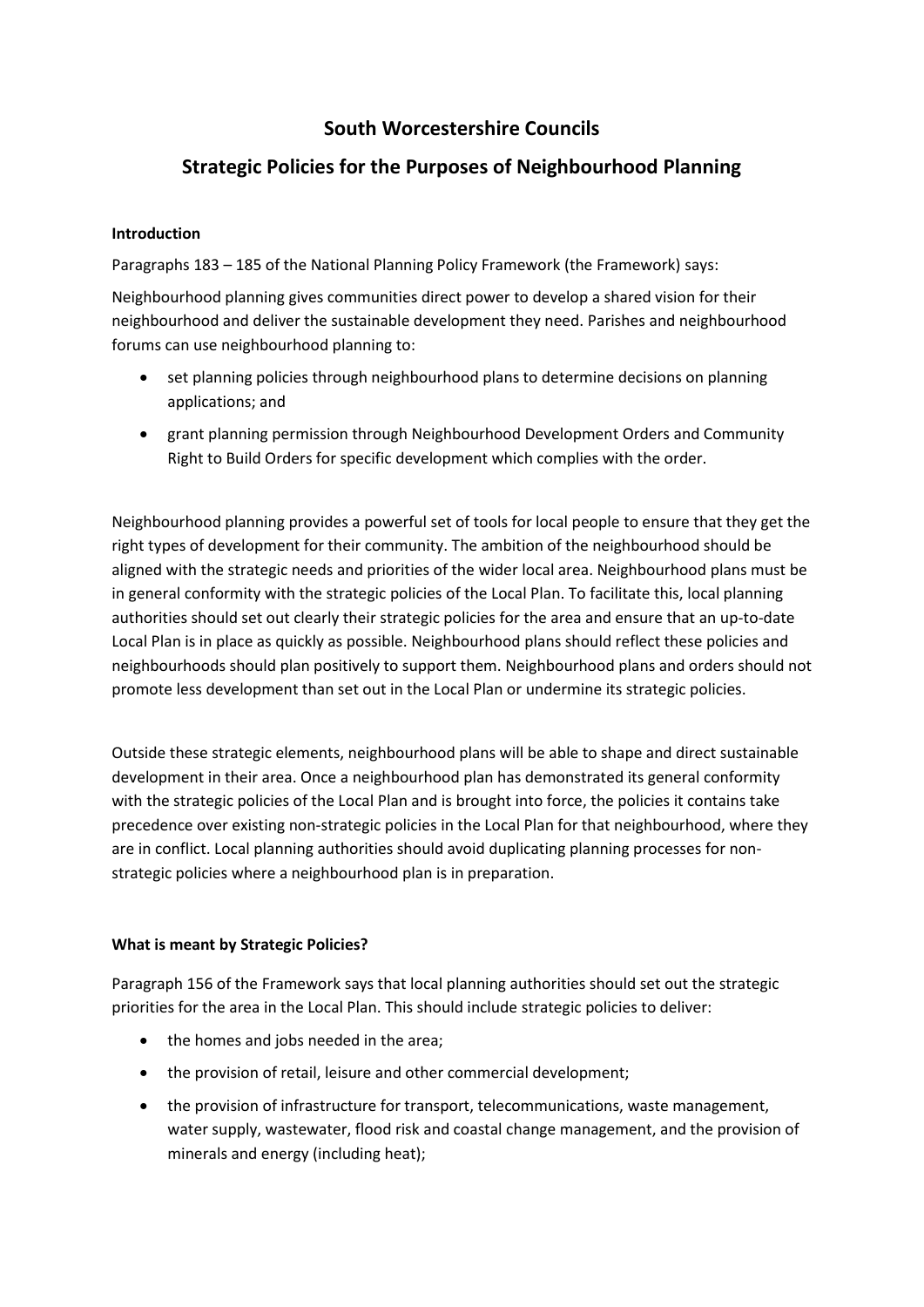- the provision of health, security, community and cultural infrastructure and other local facilities; and
- climate change mitigation and adaptation, conservation and enhancement of the natural and historic environment, including landscape.

DCLG Planning Practice Guidance (paragraph 075) says the basic condition addresses strategic policies no matter where they appear in the development plan. It does not presume that every policy in a Local Plan is strategic or that the only policies that are strategic are labelled as such.

#### **How is a Strategic Policy determined?**

DCLG Planning Practice Guidance (paragraph 076) says that strategic policies will be different in each local planning authority area and will depend on the following considerations:

- (i) whether the policy sets out an overarching direction or objective
- (ii) whether the policy seeks to shape the broad characteristics of development
- (iii) the scale at which the policy is intended to operate
- (iv) whether the policy sets a framework for decisions on how competing priorities should be balanced
- (v) whether the policy sets a standard or other requirement that is essential to achieving the wider vision and aspirations in the Local Plan
- (vi) in the case of site allocations, whether bringing the site forward is central to achieving the vision and aspirations of the Local Plan
- (vii)whether the Local Plan identifies the policy as being strategic

#### **Framework for Consideration of Strategic Policies in SWDP**

Policies in the adopted South Worcestershire Development Plan (SWDP) have been assessed against the seven considerations set out in paragraph 076 of Planning Practice Guidance to determine which policies are considered to be strategic.

The SWDP policies, together with an assessment of whether they are strategic, and the reasons for that judgement, are set out in Table 1 below.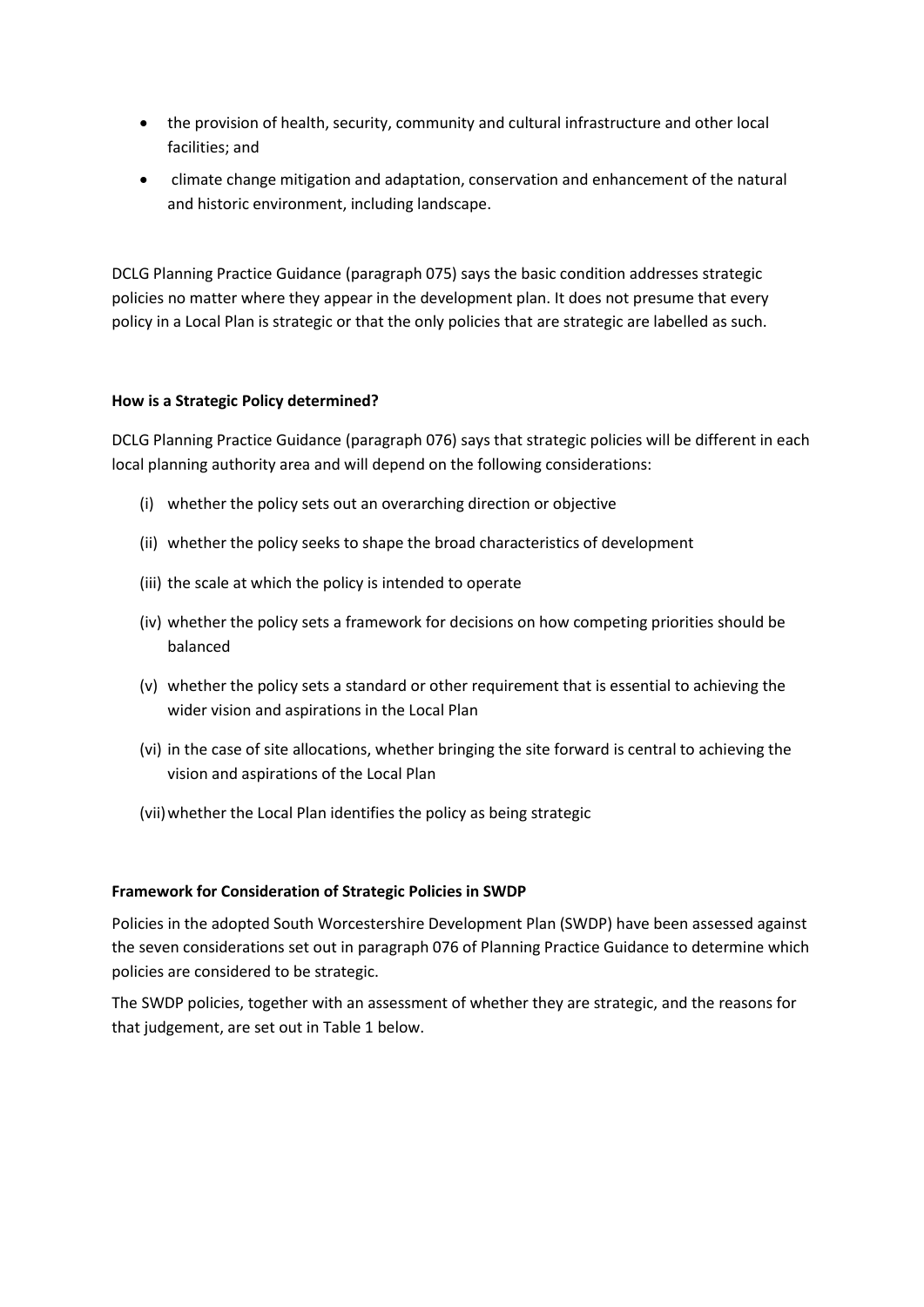|  |  |  | Table 1 – Strategic Policies in the South Worcestershire Development Plan |
|--|--|--|---------------------------------------------------------------------------|
|--|--|--|---------------------------------------------------------------------------|

|                                                                                     | Overarching Direction or Objective | Shape Broad Characteristics of Development | Scale at which Policy is intended to operate | how<br>δ<br>competing priorities should be balanced<br>decisions<br>framework for<br>σ<br>sets<br>Policy | Policy sets a standard or other requirement that is<br>and<br>wider vision<br>the<br>aspirations in the Local Plan<br>achieving<br>S,<br>essential | Site allocations, whether bringing the site forward<br>is central to achieving the vision and aspirations<br>of the Local Plan | δp<br>Whether the Local Plan identifies the policy<br>being strategic |
|-------------------------------------------------------------------------------------|------------------------------------|--------------------------------------------|----------------------------------------------|----------------------------------------------------------------------------------------------------------|----------------------------------------------------------------------------------------------------------------------------------------------------|--------------------------------------------------------------------------------------------------------------------------------|-----------------------------------------------------------------------|
|                                                                                     | $\widehat{=}$                      | $\widehat{\equiv}$                         | $\widehat{\mathbf{H}}$                       | $\widehat{\boldsymbol{\Sigma}}$                                                                          | $\mathfrak{D}$                                                                                                                                     | $\widehat{\boldsymbol{\Sigma}}$                                                                                                | $\overline{(\overline{\mathsf{v}}\hspace{0.5pt} \hspace{0.5pt}})$     |
| <b>Strategic Policies</b>                                                           |                                    |                                            |                                              |                                                                                                          |                                                                                                                                                    |                                                                                                                                |                                                                       |
| SWDP 1: Overarching Sustainable Development<br>Principles                           | Y                                  |                                            | Y                                            | Y                                                                                                        |                                                                                                                                                    |                                                                                                                                | Y                                                                     |
| SWDP 2: Development Strategy and Settlement<br>Hierarchy                            | Y                                  | Y                                          | Υ                                            | Y                                                                                                        |                                                                                                                                                    |                                                                                                                                | Y                                                                     |
| SWDP 3: Employment, Housing and Retail Provision<br><b>Requirement and Delivery</b> | Y                                  |                                            | Υ                                            | Y                                                                                                        | Y                                                                                                                                                  |                                                                                                                                | Υ                                                                     |
| SWDP 4: Moving Around South Worcestershire                                          | Y                                  |                                            | Y                                            | Υ                                                                                                        |                                                                                                                                                    |                                                                                                                                | Υ                                                                     |
| SWDP 5: Green Infrastructure                                                        |                                    | Y                                          | Υ                                            |                                                                                                          | Y                                                                                                                                                  |                                                                                                                                | Y                                                                     |
| SWDP 6: Historic Environment                                                        | Y                                  |                                            | Y                                            |                                                                                                          | Y                                                                                                                                                  |                                                                                                                                | Y                                                                     |
| SWDP 7: Infrastructure                                                              |                                    |                                            | Υ                                            |                                                                                                          |                                                                                                                                                    |                                                                                                                                |                                                                       |
| <b>Generic Policies</b>                                                             |                                    |                                            |                                              |                                                                                                          |                                                                                                                                                    |                                                                                                                                |                                                                       |
| <b>Economic Growth</b>                                                              |                                    |                                            |                                              |                                                                                                          |                                                                                                                                                    |                                                                                                                                |                                                                       |
| SWDP 8: Providing the Right Land and Buildings for<br>Jobs                          | Y                                  |                                            | Υ                                            |                                                                                                          |                                                                                                                                                    |                                                                                                                                |                                                                       |
| SWDP 9: Creating and Sustaining Vibrant Centres                                     | Y                                  |                                            |                                              |                                                                                                          |                                                                                                                                                    |                                                                                                                                |                                                                       |
| SWDP 10: Protection and Promotion of Centres and<br><b>Local Shops</b>              | Y                                  |                                            |                                              |                                                                                                          |                                                                                                                                                    |                                                                                                                                |                                                                       |
| SWDP 11: Vale of Evesham Heavy Goods Vehicles<br>Control Zone                       |                                    |                                            |                                              |                                                                                                          |                                                                                                                                                    |                                                                                                                                |                                                                       |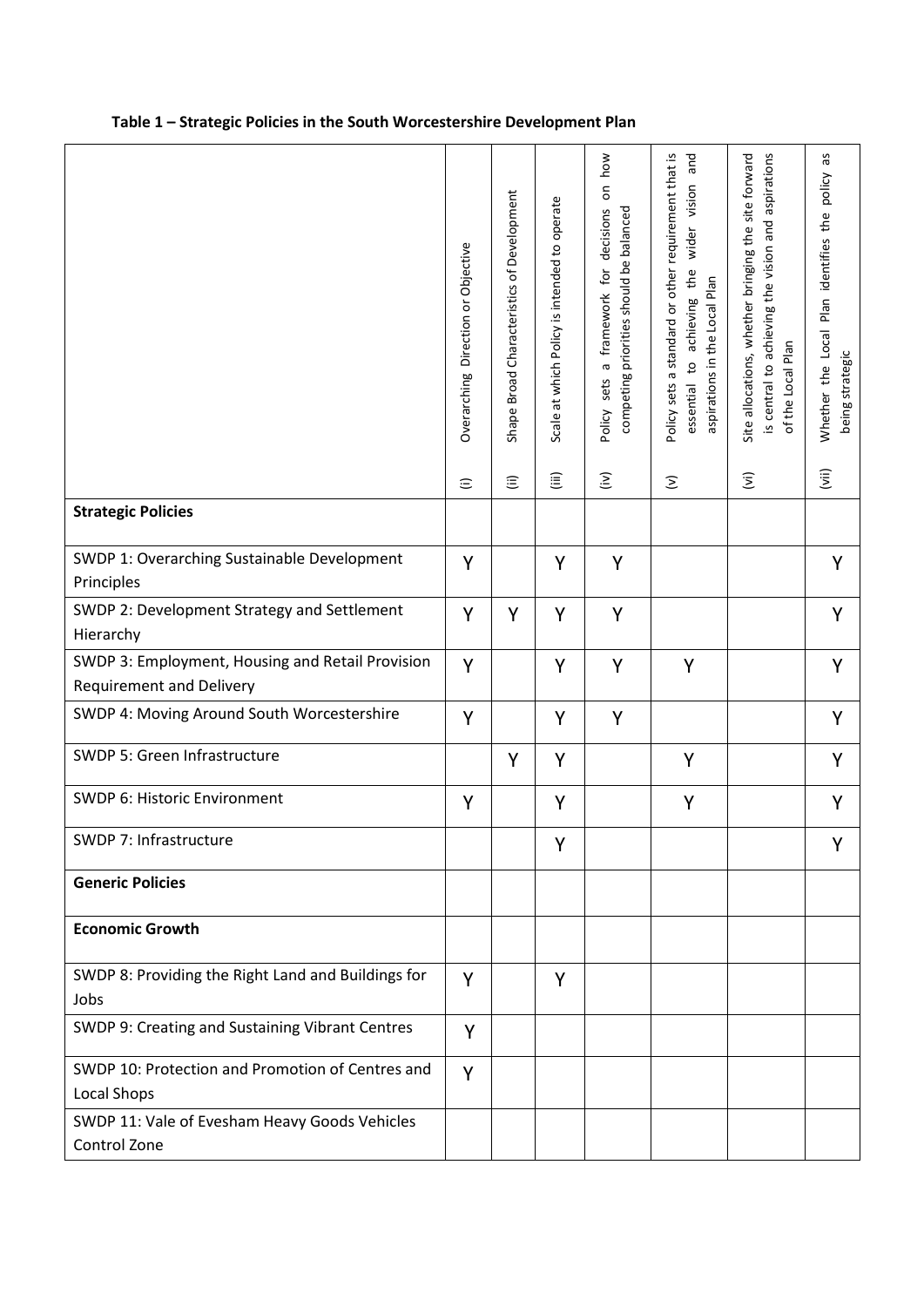| SWDP 12: Employment in Rural Areas                                                     | Υ |   |   |   |   |  |
|----------------------------------------------------------------------------------------|---|---|---|---|---|--|
| <b>Housing</b>                                                                         |   |   |   |   |   |  |
| SWDP 13: Effective Use of Land                                                         | Y | Y | Y |   | Y |  |
| SWDP 14: Market Housing Mix                                                            | Y |   |   | Y |   |  |
| SWDP 15: Meeting Affordable Housing Needs                                              | Y | Y | Y |   | Y |  |
| SWDP 16: Rural Exception Sites                                                         |   |   |   |   |   |  |
| SWDP 17: Travellers and Travelling Showpeople                                          | Y |   | Y |   |   |  |
| SWDP 18: Replacement Dwellings in the Open<br>Countryside                              |   |   |   |   |   |  |
| SWDP 19: Dwellings for Rural Workers                                                   |   |   |   |   |   |  |
| SWDP 20: Housing to Meet the Needs of Older<br>People                                  |   |   |   |   |   |  |
| <b>Environmental Enhancement and Protection</b>                                        |   |   |   |   |   |  |
| SWDP 21: Design                                                                        | Y | Y | Y |   |   |  |
| SWDP 22: Biodiversity and Geodiversity                                                 | Y |   |   |   |   |  |
| SWDP 23: The Cotswolds and Malvern Hills Areas of<br><b>Outstanding Natural Beauty</b> | Y |   |   |   |   |  |
| SWDP 24: Management of the Historic Environment                                        |   |   |   |   |   |  |
| SWDP 25: Landscape Character                                                           |   |   |   |   |   |  |
| <b>Resource Management</b>                                                             |   |   |   |   |   |  |
| SWDP 26: Telecommunications and Broadband                                              |   |   |   |   |   |  |
| SWDP 27: Renewable and Low Carbon Energy                                               | Y |   | Y |   | Y |  |
| SWDP 28: Management of Flood Risk                                                      |   |   |   | Y | Y |  |
| SWDP 29: Sustainable Drainage Systems                                                  |   |   |   |   |   |  |
| SWDP 30: Water Resources Efficiency and                                                |   |   |   |   |   |  |
| Treatment                                                                              |   |   |   |   |   |  |
| SWDP 31: Pollution and Land Instability                                                |   |   |   |   |   |  |
| SWDP 32: Minerals                                                                      |   |   |   |   |   |  |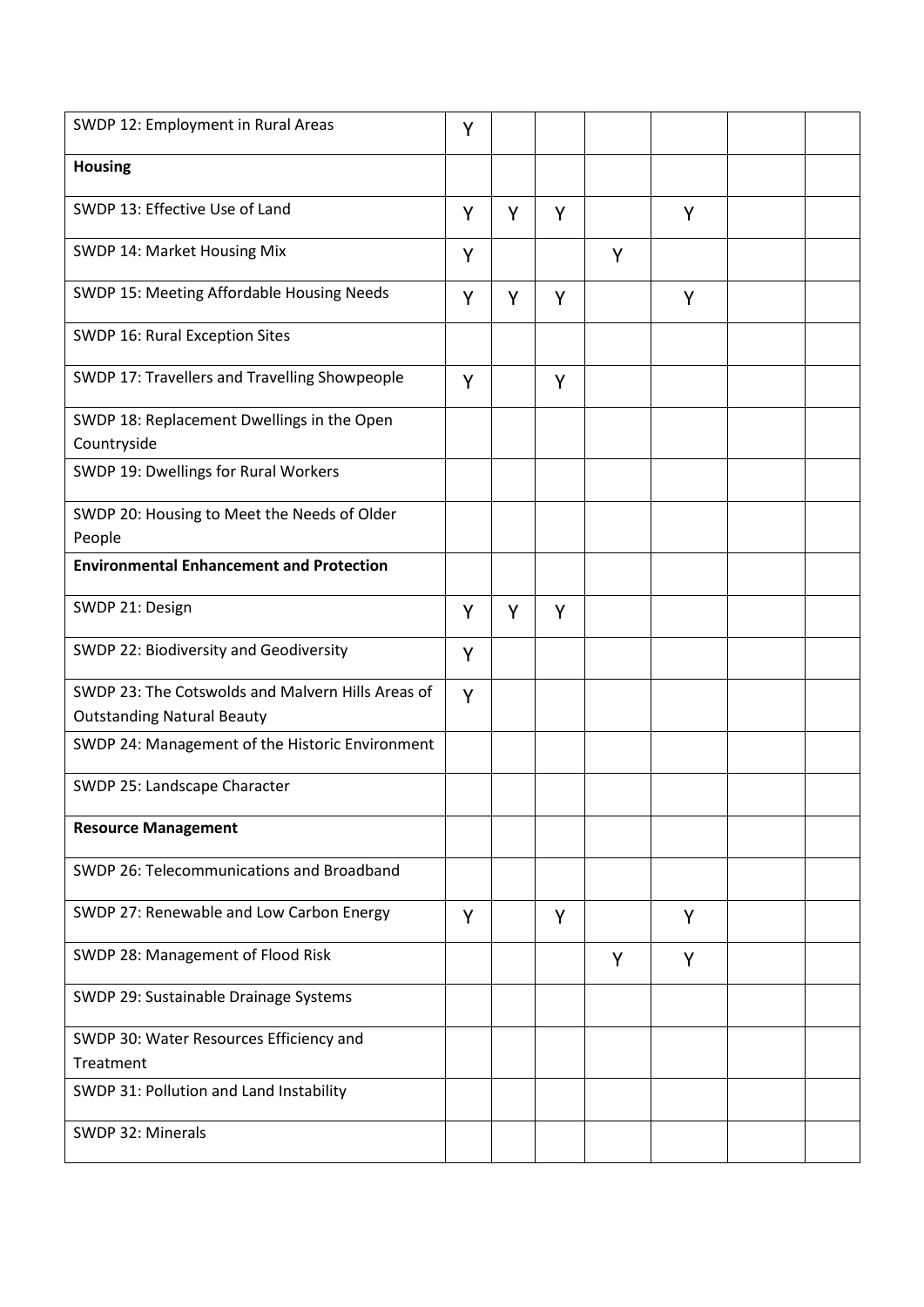| SWDP 33: Waste                                                                      |  |  |   |  |
|-------------------------------------------------------------------------------------|--|--|---|--|
| <b>Tourism and Leisure</b>                                                          |  |  |   |  |
| SWDP 34: Tourist Development                                                        |  |  |   |  |
| SWDP 35: Visitor Accommodation                                                      |  |  |   |  |
| SWDP 36: Static and Touring Caravans, Chalets and<br><b>Camping Sites</b>           |  |  |   |  |
| SWDP 37: Built Community Facilities                                                 |  |  |   |  |
| SWDP 38: Green Space                                                                |  |  |   |  |
| SWDP 39: Provision for Green Space and Outdoor<br>Community Uses in New Development |  |  |   |  |
| SWDP 40: Waterfronts                                                                |  |  |   |  |
| SWDP 41: Marinas and Moorings                                                       |  |  |   |  |
| SWDP 42: Residential Moorings                                                       |  |  |   |  |
| <b>Allocation Policies</b>                                                          |  |  |   |  |
|                                                                                     |  |  |   |  |
| <b>Worcester City</b>                                                               |  |  |   |  |
| SWDP 43: Worcester City Allocations                                                 |  |  | Y |  |
| SWDP 44: Worcester City Centre                                                      |  |  | Y |  |
| SWDP 45: Directions for Growth Outside the City<br>Boundary                         |  |  | Y |  |
| Wychavon                                                                            |  |  |   |  |
| <b>SWDP 46: Pershore Allocations</b>                                                |  |  | Y |  |
| SWDP 47: Pershore Urban Extension                                                   |  |  | Y |  |
| SWDP 48: Droitwich Spa Allocations                                                  |  |  | Y |  |
| SWDP 49: Droitwich Spa Urban Extension                                              |  |  | Y |  |
| SWDP 50: Evesham Allocations                                                        |  |  | Y |  |
| SWDP 51: Evesham Urban Extensions                                                   |  |  | Y |  |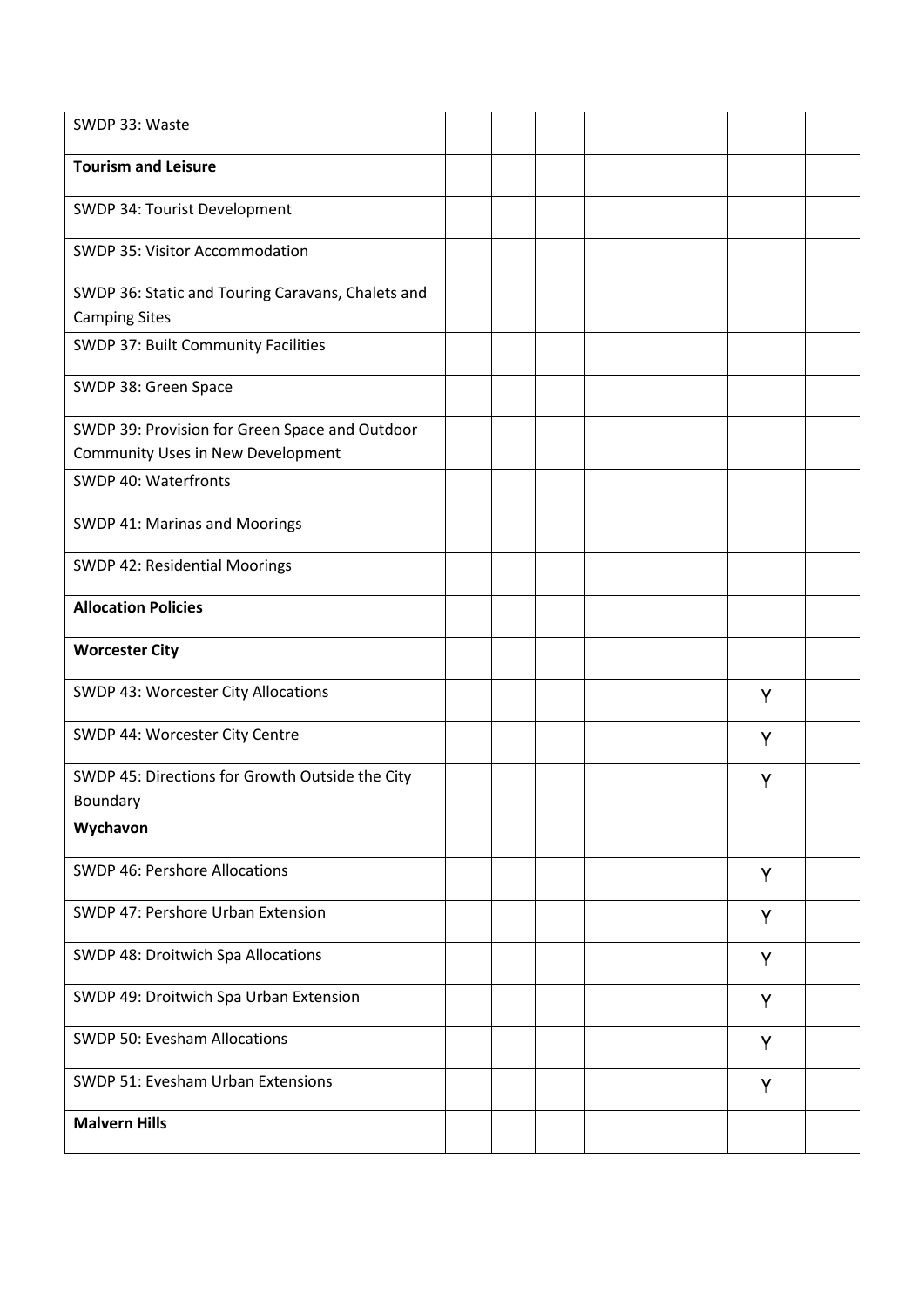| <b>SWDP 52: Malvern Allocations</b>          |  |  | Y |  |
|----------------------------------------------|--|--|---|--|
| SWDP 53: Malvern Technology Centre (QinetiQ) |  |  | Y |  |
| SWDP 54: Blackmore Park                      |  |  | Y |  |
| SWDP 55: Three Counties Showground           |  |  | Y |  |
| SWDP 56: Development at North-East Malvern   |  |  | Y |  |
| SWDP 57: Tenbury Wells Allocations           |  |  | Y |  |
| SWDP 58: Upton-upon-Severn Allocations       |  |  | Y |  |
| <b>Village Hierarchy Allocations</b>         |  |  |   |  |
| SWDP 59: New Housing for Villages            |  |  | Y |  |
| <b>Implementation and Monitoring</b>         |  |  |   |  |
| SWDP 62: Implementation                      |  |  |   |  |
| SWDP 63: Monitoring Framework                |  |  |   |  |

### **Policies in the SWDP considered as Strategic for the purposes of Neighbourhood Planning**

Based on the assessment in Table 1 above, the following policies of the South Worcestershire Development Plan are considered to be Strategic for the purposes of Neighbourhood Planning:

- SWDP1 Overarching Sustainable Development Principles
- SWDP2 Development Strategy and Settlement Hierarchy
- SWDP3 Employment, Housing and Retail Provision Requirement and Delivery
- SWDP4 Moving Around South Worcestershire
- SWDP5 Green Infrastructure
- SWDP6 Historic Environment
- SWDP7 Infrastructure
- SWDP8 Providing the Right Land and Buildings for Jobs
- SWDP9 Creating and Sustaining Vibrant Centres
- SWDP10 Protection and Promotion of Centres and Local Shops
- SWDP12 Employment in Rural Areas
- SWDP13 Effective Use of Land
- SWDP14 Market Housing Mix
- SWDP15 Meeting Affordable Housing Needs
- SWDP17 Travellers and Travelling Showpeople
- SWDP21 Design